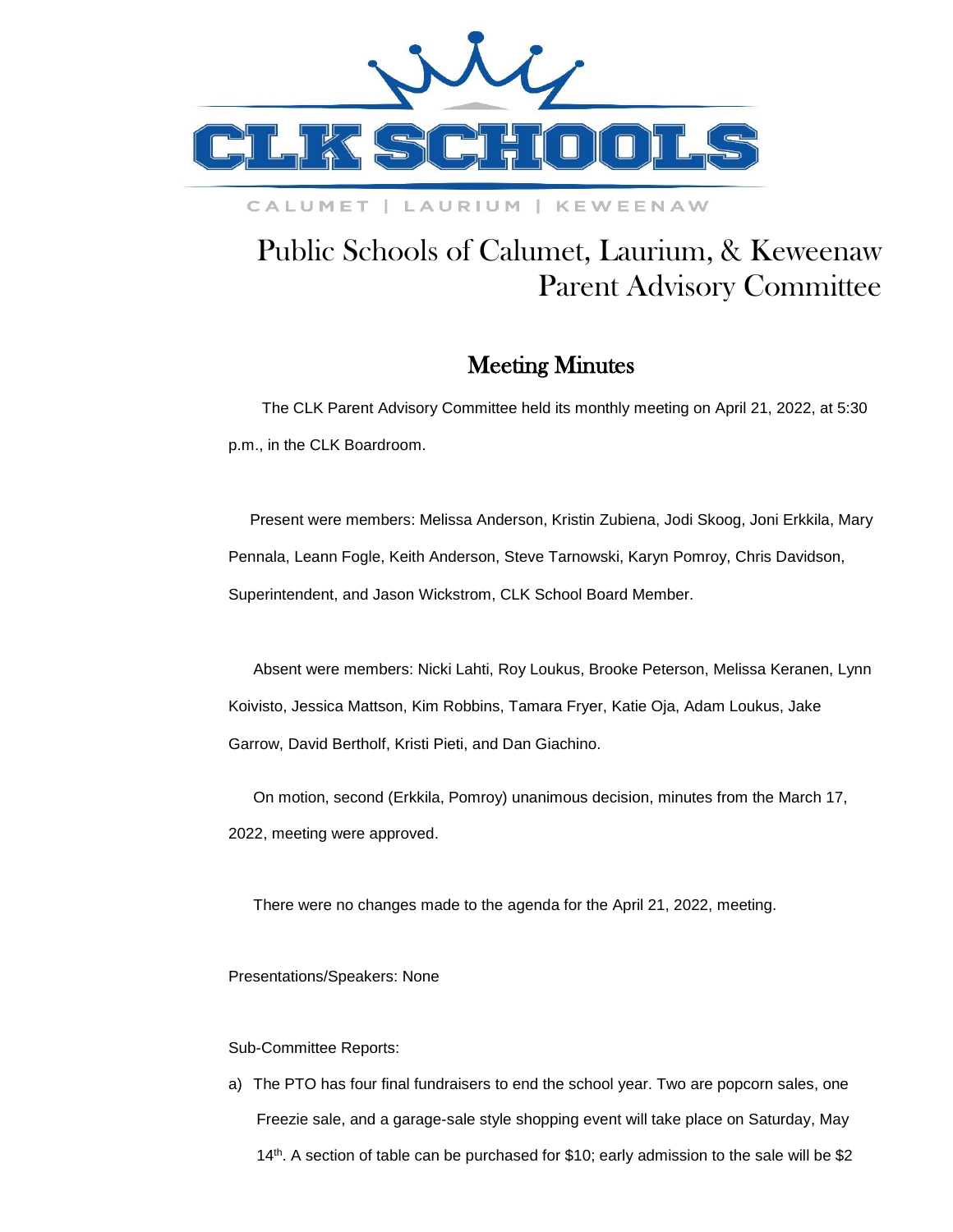and \$1 for regular admission. May 1-8 is Teacher Appreciation week. The PTO has an all-staff lunch and treat bar planned for May 4<sup>th</sup> and May 6<sup>th</sup>. Bus drivers are also being celebrated the last week of April. Details and opportunities of help are communicated via email. To join the PTO, contact Leann Fogle at [clkpto@clkschools.org](mailto:clkpto@clkschools.org).

b) C. Davidson will reach out if teachers have curriculum requests. The Board will review the materials as usual. C. Davidson will make the materials available to PAC at that time.

#### Announcements:

a) The website is up and running. There is a glitch with the menu repositioning itself when opened. This is being looked at. Subpages will continue to be formatted to be consistent with the main page.

#### Unfinished Business: None

#### New Business:

- a) Elementary pick-up location has moved to the elementary gym. Notify C. Davidson of any observations related to this change. It has been noted that more reserved parking spots for elementary parents may be needed.
- b) PAC members shared their thoughts on the 2021-2022 bus transportation experience. In the future, CLK parents will be able to opt-in to text messages for transportation alerts. Another potential opt-in feature includes daily attendance.
- c) Parent visitor shared they recently had a major concern regarding a substitute, reported it, and it was addressed immediately. Open discussion surrounded substitute teachers and what the process for hiring a substitute within the district looks like. CLK Schools, like most local districts, strictly uses the company WillSub. WillSub provides many services to schools, including the hiring of the potential substitutes. Substitutes must have a criminal background check, 60 college credit hours, complete general training videos, and are provided with some basic prep. Additionally CLK Schools requires additional paperwork for substitutes to be added to CLK district's "list". PAC members suggested including a letter of CLK Schools' substitute expectations for potential subs to sign and keep. PAC members will continue to discuss this to find proactive solutions to help prevent any